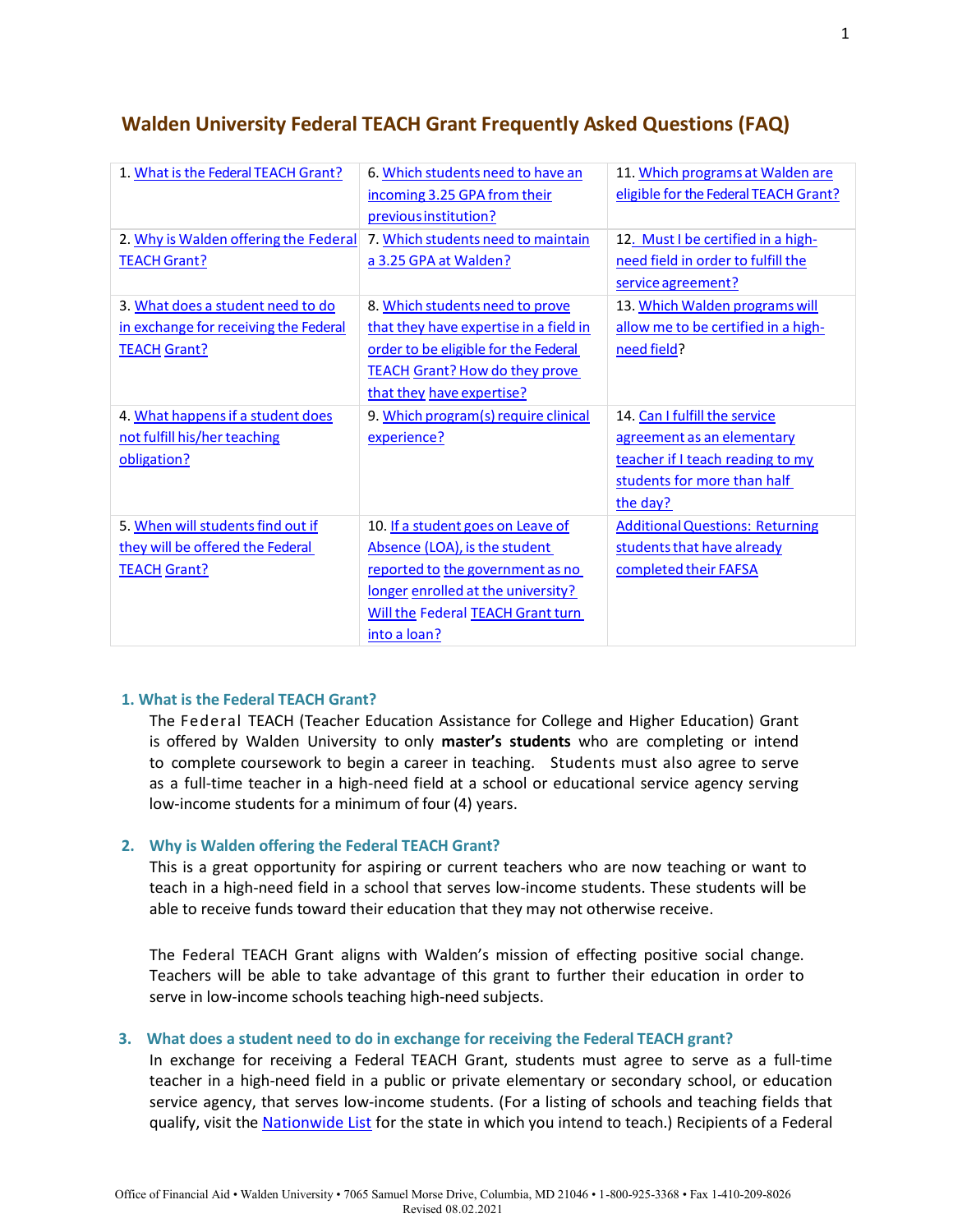TEACH Grant must teach for at least four (4) academic years within eight (8) calendar years of ceasing enrollment in the program of study for which they received a Federal TEACH Grant.

### **4. What happens if a student does not fulfill his/her teaching obligation?**

If a student fails to complete this service obligation, the full amount of the Federal TEACH Grant that he/she received will be converted to a Federal Direct Unsubsidized Loan. Students must then repay this loan to the U.S. Department of Education. Students will be charged interest from the date the grant was disbursed. **Please note:** Federal TEACH Grant recipients will be given a 6-month grace period prior to entering repayment if a Federal TEACH Grant is converted to a Federal Direct Unsubsidized Loan.

### **5. When will students find out if they will be offered the Federal TEACH Grant?**

Walden begins to review Federal TEACH grant four weeks prior to the payment period start date. Students will receive an offer once all documents have been completed and reviewed by the Office of Admissions and the Office of Financial Aid. If all documents have been received in a timely fashion, student are generally offered the Federal TEACH Grant 2-3 week after the start of the term.

#### **6. Which students need to have an incoming 3.25 GPA from their previous institution?**

The only students who need to have an incoming cumulative GPA of 3.25 are those students who enroll in the Minnesota state-approved\* Teacher Preparation Program with a Master of Arts in Teaching (M.A.T.) in Special Education *and* are enrolling in this program directly from their undergraduate degree program. If they are a current or former teacher or changing their occupation for any reason and has expertise in a high-need field they do not have an incoming GPA requirement.

#### **7. What GPA is required to receive a Federal TEACH Grant??**

A student must maintain a cumulative GPA of 3.25 or higher at the end of each semester. However, if a student is a current or former teacher or is changing their occupation for any reason and has expertise in a high-need field, they must maintain a cumulative GPA of 3.0 or higher at the end of each semester.

# **8. Which students need to prove that they have expertise in a field in order to be eligible for the Federal TEACH Grant? How do they prove that they have expertise?**

The only students who need to prove that they have expertise in a field are those students who enroll in the Teacher Preparation Program with a Master of Arts in Teaching (M.A.T.) in Special Education *and* they are classified as "retirees" (meaning that they are enrolling in Walden's program after receiving an undergraduate degree and they have had teaching or work experience in a highneed field after their undergraduate degree program).

We will ask these students to answer the following question on the Institutional Federal TEACH Grant application: **\* \*** *Please describe how your previous personal, professional, or educational experiences will prepare you to become a Special Education teacher.*

This question will be assessed by the Office of Admissions.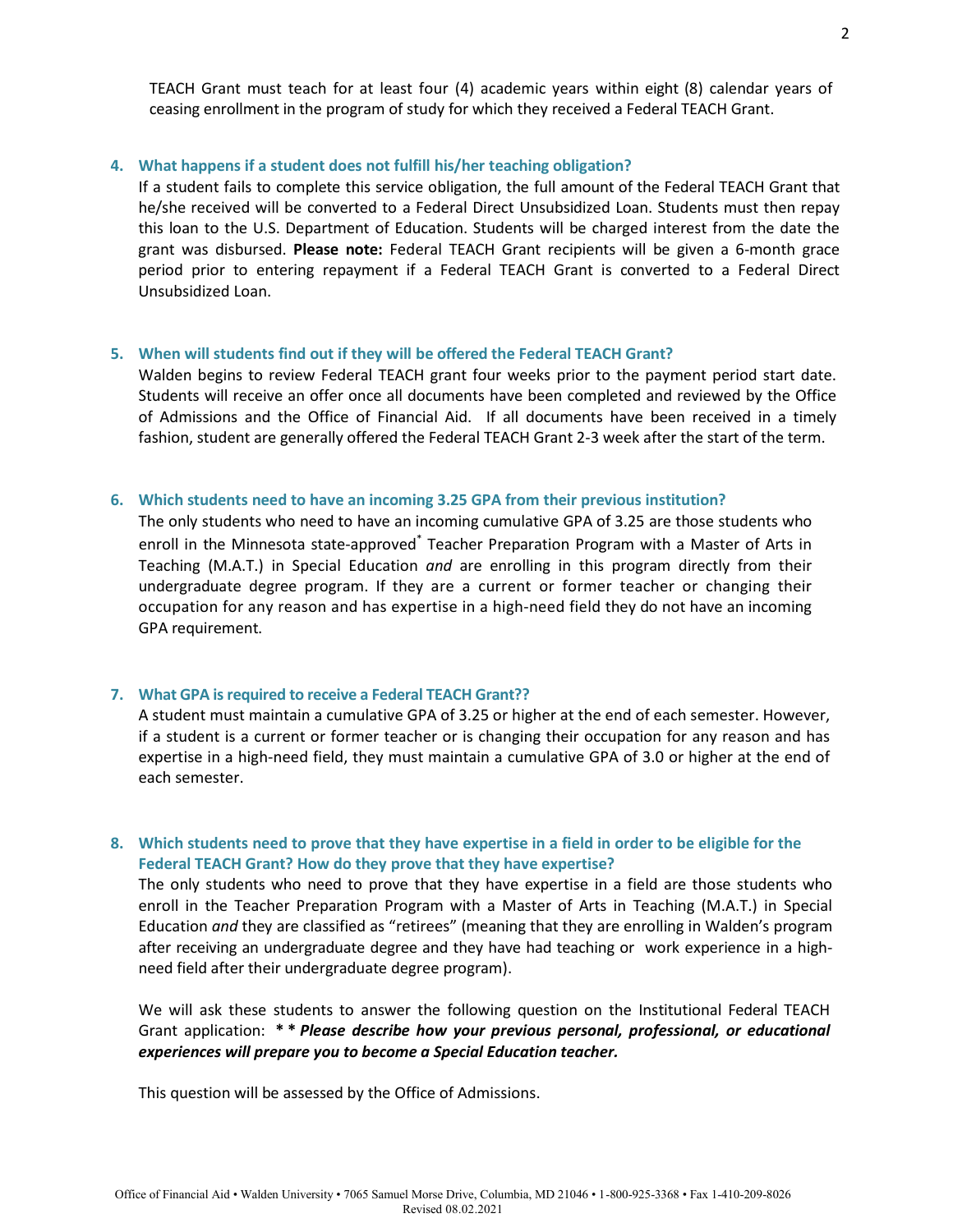### **9. Which program(s) require clinical experience?**

The only degree program that is required to have a clinical experience is the Teacher Preparation Program with a Master of Arts in Teaching (M.A.T.) in Special Education. This program does meet the federal requirements because it has the requisite 10-week clinical experience.

### **10. If a student goes on Leave of Absence (LOA), is the student reported to the government as no longer enrolled at the university? Will the Federal TEACH Grant turn into a loan?**

Any Walden student can take a Leave of Absence (LOA) for up to six (6) months. During that time, they are reported to the U.S. Department of Education's Clearinghouse as enrolled, and they do not use up their grace period on their federal loans. However, if the student does not return after six (6) months, they are considered withdrawn and their Federal TEACH Grant will be turned into a loan. Please review [Walden University's Student Handbook](https://catalog.waldenu.edu/) for detailed information about taking a Leave of Absence (LOA).

If a student withdraws during the term, they are reported to the U.S. Department of Education's Clearinghouse as withdrawn. If a student intends to return to Walden within 120 days, they must contact [Fedloan Servicing](https://myfedloan.org/) to discuss options to prevent your TEACH Grant from converting to a Direct Unsubsidized loan. Students should also contact [Fedloan Servicing](https://myfedloan.org/) if they enter into an LOA after withdrawing during a term.

These are the parameters that the Office of the Registrar has been using for all students. Federal TEACH Grant students will be treated the same.

### **11. Which programs at Walden are eligible for Federal TEACH Grant?**

Students must be enrolled in the following Walden Program of Study designated as Federal TEACH Grant eligible (this program is administered by Walden's Richard W. Riley College of Education and Leadership):

#### **Current Programs:**

Teacher Preparation Program with a Master of Arts in Teaching (M.A.T.) †

• Special Education (K-Age 21)

†Walden University's Teacher Preparation Program is approved by the Minnesota Board of Teaching for licensure in Minnesota. Walden's enrollment specialists can provide individuals with guidelines and other information about licensure. It remains the individual's responsibility to understand and comply with the out-of-state licensure requirements for the state in which he or she seeks to be licensed.

Prospective Alabama students: Contact the Teacher Education and Certification Division of the Alabama State Department of Education at 1-334-353-8567 or [www.alsde.edu](http://www.alsde.edu/) to verify that these programs qualify for teacher certification, endorsement, and/or salary benefits.

Prospective Washington State students are advised to contact the Office of the Superintendent of Public Instruction at 1-360-725-6320 or [prof.educ@k12.wa.us](mailto:prof.educ@k12.wa.us) to determine whether Walden's programs in the field of education are approved for teacher certification or endorsements in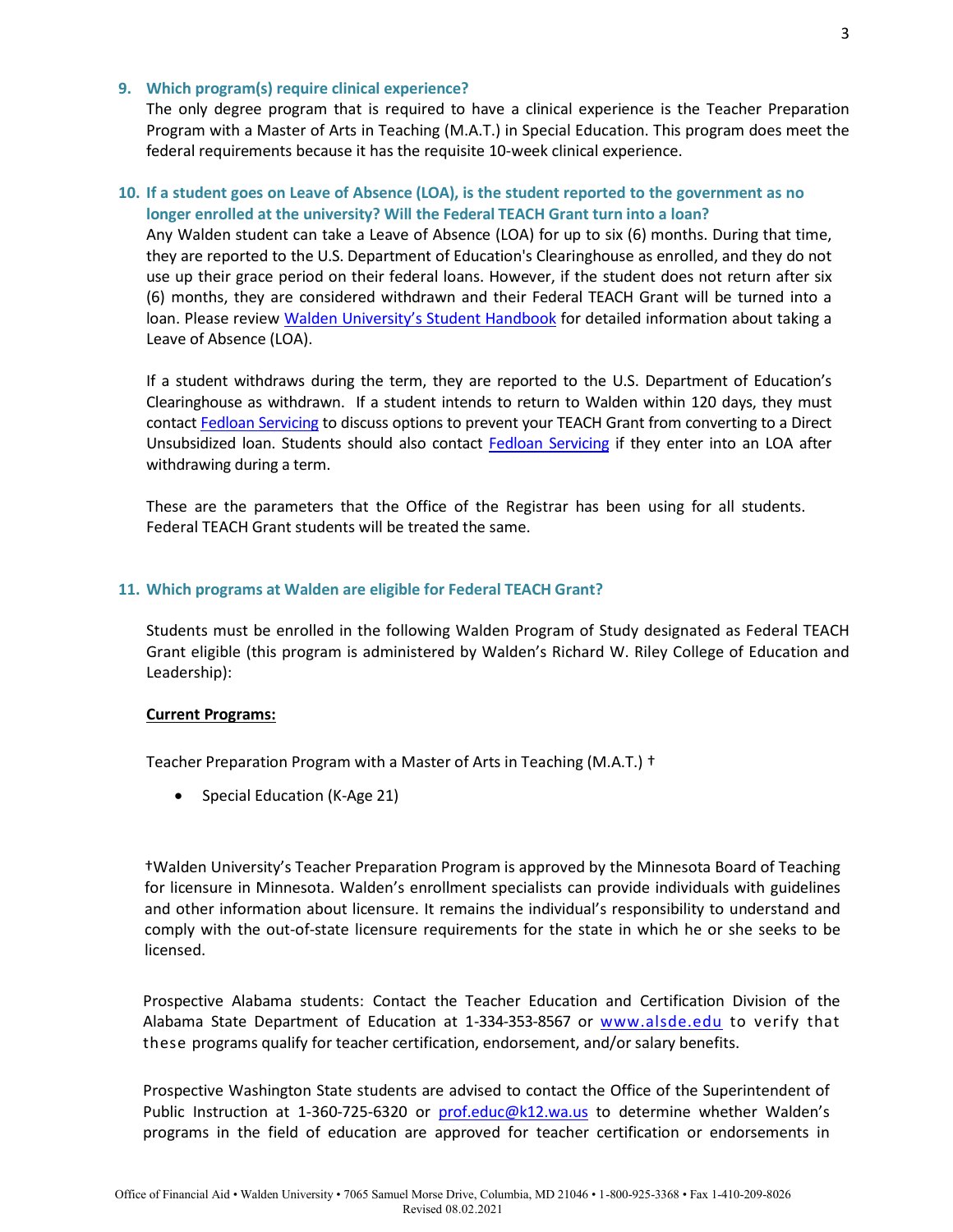Washington State. Additionally, teachers are advised to contact their individual school district as to whether this program may qualify for salary advancement.

Walden University is accredited by The Higher Learning Commission and a member of the North Central Association, [http://www.hlcommission.org/;](http://www.hlcommission.org/) 1-312-263-0456.

### **12. Must I be certified in a high-need field in order to fulfill the service agreement?**

Most likely. You must review your state's requirements for how to become highly qualified in a highneed field. If it required you to obtain full state certification, then you should review your state's teacher certification requirements for that high-need field. If you are already certified in a high-need field, then you can serve, or continue to serve, in that area upon graduation.

#### **13. Which Walden programs will allow me to be certified in a high-need field?**

It depends on your state. States typically fall into one of three categories in their requirements for certification in a new teaching area.

- 1. Certification can be obtained by passing a content knowledge exam, e.g. Praxis II
- 2. Certification can be obtained by completing specific coursework in the area and passing a content knowledge exam, or
- 3. Certification can be obtained only by completing a program approved by the state's teacher certification agency ("state-approved" program).

The MAT in Special Education program is approved by the Minnesota Board of Teaching to lead to initial licensure in Special Education: Academic and Behavioral Strategist. You must review your state's highly qualified and teacher certification requirements for the high-need field you intend to serve. Make certain you are able to meet the service agreement.

# **14. Can I fulfill the service agreement as an elementary teacher if I teach reading to my students for more than half the day?**

Unless your state has designated elementary as a high-need field, teachers intending on fulfilling the service agreement by serving as elementary teachers must be cautious. Elementary teachers who teach many subjects to the same set of students (traditional elementary teachers) would not be able to fulfill their service agreement. The U.S. Department of Education will accept only exceptions to the traditional model. For example, math specialists hired at the elementary levels could qualify, but they would likely teach math all day long to different cohorts of students or on an individual basis. Traditional elementary teachers would need to move into a high-need field like reading, special education, secondary science, etc.

You must review your state's highly qualified and teacher certification requirements for the highneed field you intend to serve. Make certain you are able to meet the service agreement.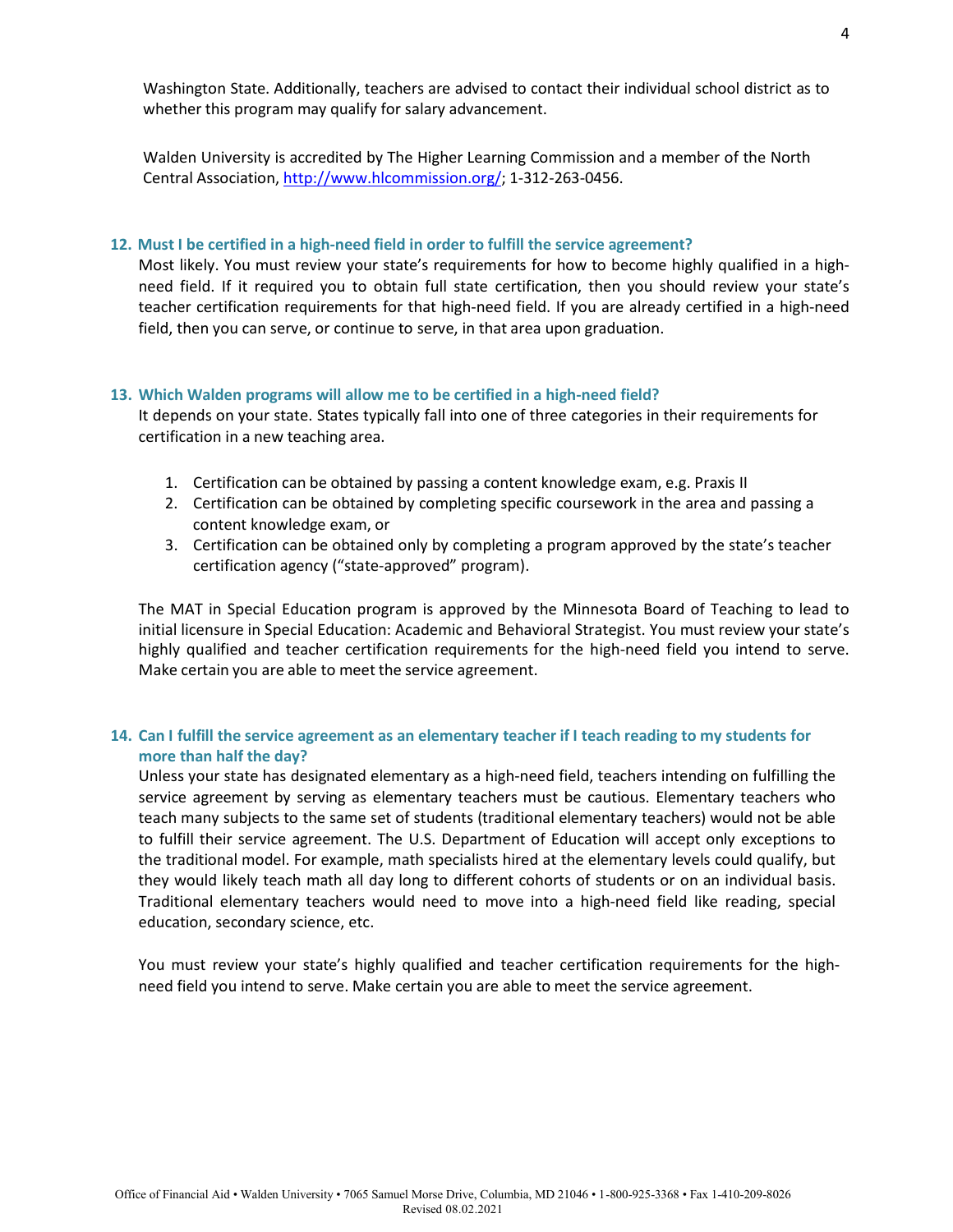#### **FAQ for returning students that have already completed their FAFSA** 1. Can I apply for a Federal TEACH Grant if I have already 6. When does disbursement occur?

| 1. Can I apply for a Federal TEACH Grant if I have already<br>completed my FAFSA? | 6. When does disbursement occur?                         |
|-----------------------------------------------------------------------------------|----------------------------------------------------------|
| 2. Are there any other forms I need to complete to                                | 7. What are the SAP (satisfactory academic progress)     |
| apply for the Federal TEACH Grant?                                                | requirements for the Federal TEACH Grant?                |
| 3. When will I be offered my aid?                                                 | 8. Can I check my financial aid status on-line?          |
| 4. How will I be notified if I receive an offer?                                  | 9. If I drop a class, change a program, or only register |
|                                                                                   | for one class, will my aid be affected?                  |
| 5. What do I do after I receive my offer notification?                            | 10. Must I be certified in a high-need field in order to |
|                                                                                   | fulfill the service agreement?                           |

**1. Can I apply for a Federal TEACH Grant if I have already completed my FAFSA?** Yes, however, you need to complete the FAFSA for the correct academic year.

# **2. Are there any other forms I need to complete to apply for the Federal TEACH Grant?** Yes, you must complete the Institutional Federal TEACH Grant Application (IFTGA) and any other forms requested.

# **3. When will I be offered my aid?**

Walden begins to review Federal TEACH grant four weeks prior to the payment period start date. Students will receive an offer once all documents have been completed and reviewed by the Office of Admissions and the Office of Financial Aid. If all documents have been received in a timely fashion, student are generally offered the Federal TEACH Grant 2-3 week after the start of the term.

# **4. How will I be notified if I receive an offer?**

Upon determining the student's eligibility for the Federal TEACH Grant, the Office of Financial Aid emails an offer notification to their Walden University email account.

# **5. What do I do after I receive my offer notification?** You must review and accept your offer through the [myFinAid](https://finaid.waldenu.edu/NetPartnerStudent/Logon.aspx) portal.

# **6. When does disbursement occur?**

Once you accept your offer, the disbursement generally occurs 14 business days after the start of the term.

### **7. What are the SAP (satisfactory academic progress) requirements for the Federal TEACH Grant?**

A student must maintain a cumulative GPA of 3.25 or higher at the end of each semester and meet the 67% completion rate. A student who is a current or former teacher or is changing their occupation for any reason and has expertise in a high-need field must maintain a cumulative GPA of 3.0 or higher at the end of each semester and meet the 67% completion rate.